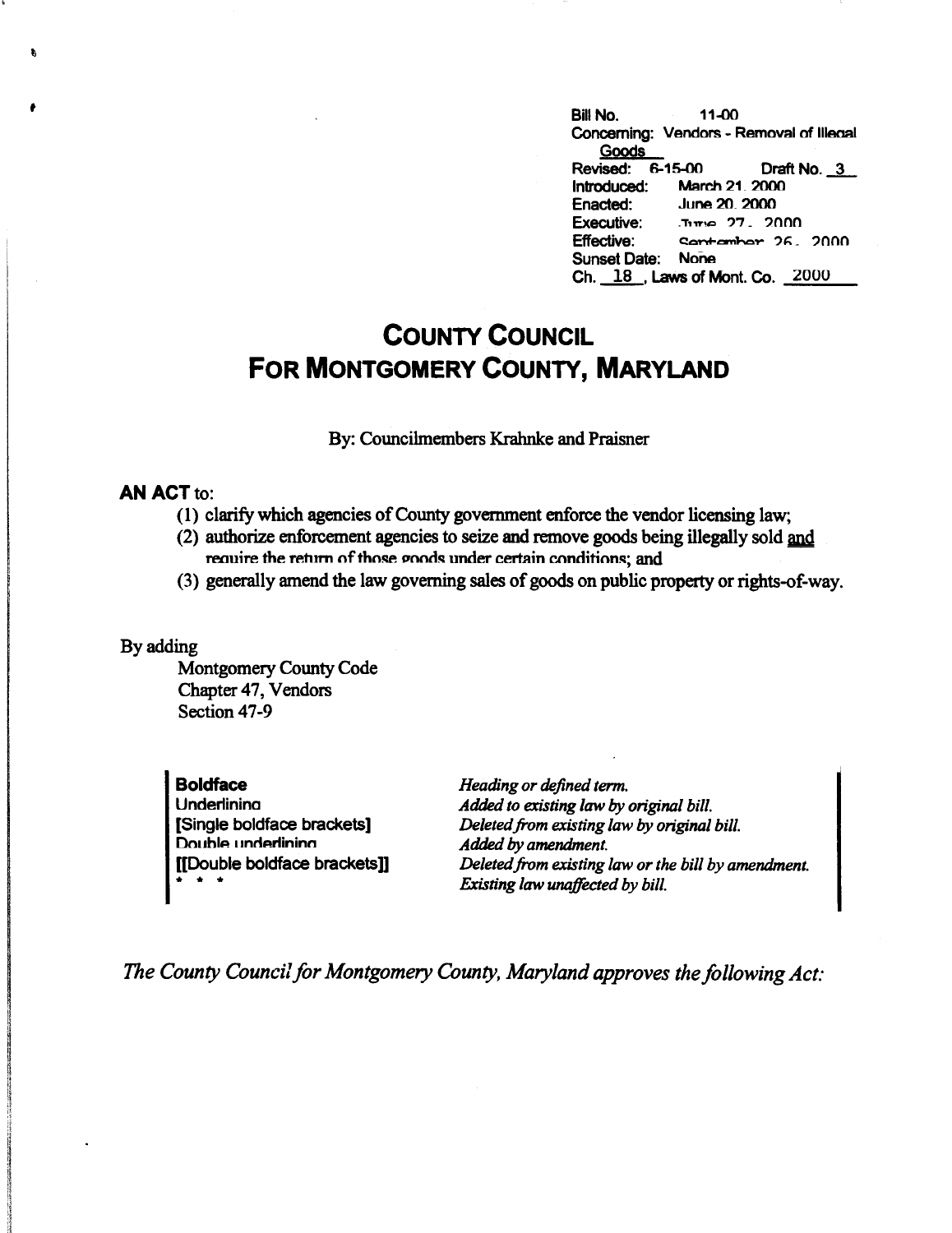$\ddot{\bm{z}}$ 

 $\dot{\mathbf{v}}$ 

| 1  | Sec. 1. Chapter 47 is amended by adding Section 47-9: |                                                                              |  |  |
|----|-------------------------------------------------------|------------------------------------------------------------------------------|--|--|
| 2  | 47-9. Enforcement: Removal of Illegally Sold Goods.   |                                                                              |  |  |
| 3  | <u>(a)</u>                                            | The Department of Permitting Services. the Police Department. and any        |  |  |
| 4  |                                                       | other agency of County government designated by the Chief                    |  |  |
| 5  |                                                       | Administrative Officer, may enforce this Chapter.                            |  |  |
| 6  | <u>(b)</u>                                            | If, after receiving a warning from an enforcing agency, a person             |  |  |
| 7  |                                                       | continues to sell or offer to sell any goods in violation of this Chapter.   |  |  |
| 8  |                                                       | the enforcing agency may seize the goods and take them to a designated       |  |  |
| 9  |                                                       | <u>County storage facility. When giving a warning under this Section, an</u> |  |  |
| 10 |                                                       | enforcing agent may require the recipient of the warning to furnish          |  |  |
| 11 |                                                       | adequate personal identification. When seizing any goods. the                |  |  |
| 12 |                                                       | enforcing agent must inform the holder of the goods how, where, and          |  |  |
| 13 |                                                       | when the goods can be claimed.                                               |  |  |
| 14 | $\Omega$                                              | <u>The owner of any goods seized under this Section may claim them</u>       |  |  |
| 15 |                                                       | within 3 days if the goods are perishable and within 15 days if the          |  |  |
| 16 |                                                       | goods are not perishable. by:                                                |  |  |
| 17 |                                                       | furnishing proof of ownership of the goods to the enforcing<br>$\Omega$      |  |  |
| 18 |                                                       | agency at the storage facility, and                                          |  |  |
| 19 |                                                       | paying a storage fee set by regulation under method (3) in an<br>(2)         |  |  |
| 20 |                                                       | amount sufficient to reimburse the cost to the County of handling            |  |  |
| 21 |                                                       | transporting. and storing the goods.                                         |  |  |
| 22 | <u>(d)</u>                                            | Alternatively. the County must return the goods without payment of a         |  |  |
| 23 |                                                       | storage fee if the owner, during the time period provided in subsection      |  |  |
| 24 |                                                       | (c), furnishes proof of ownership of the goods and shows that:               |  |  |
| 25 |                                                       | the goods were properly offered for sale at the site where they<br>$\Omega$  |  |  |
| 26 |                                                       | were seized; and                                                             |  |  |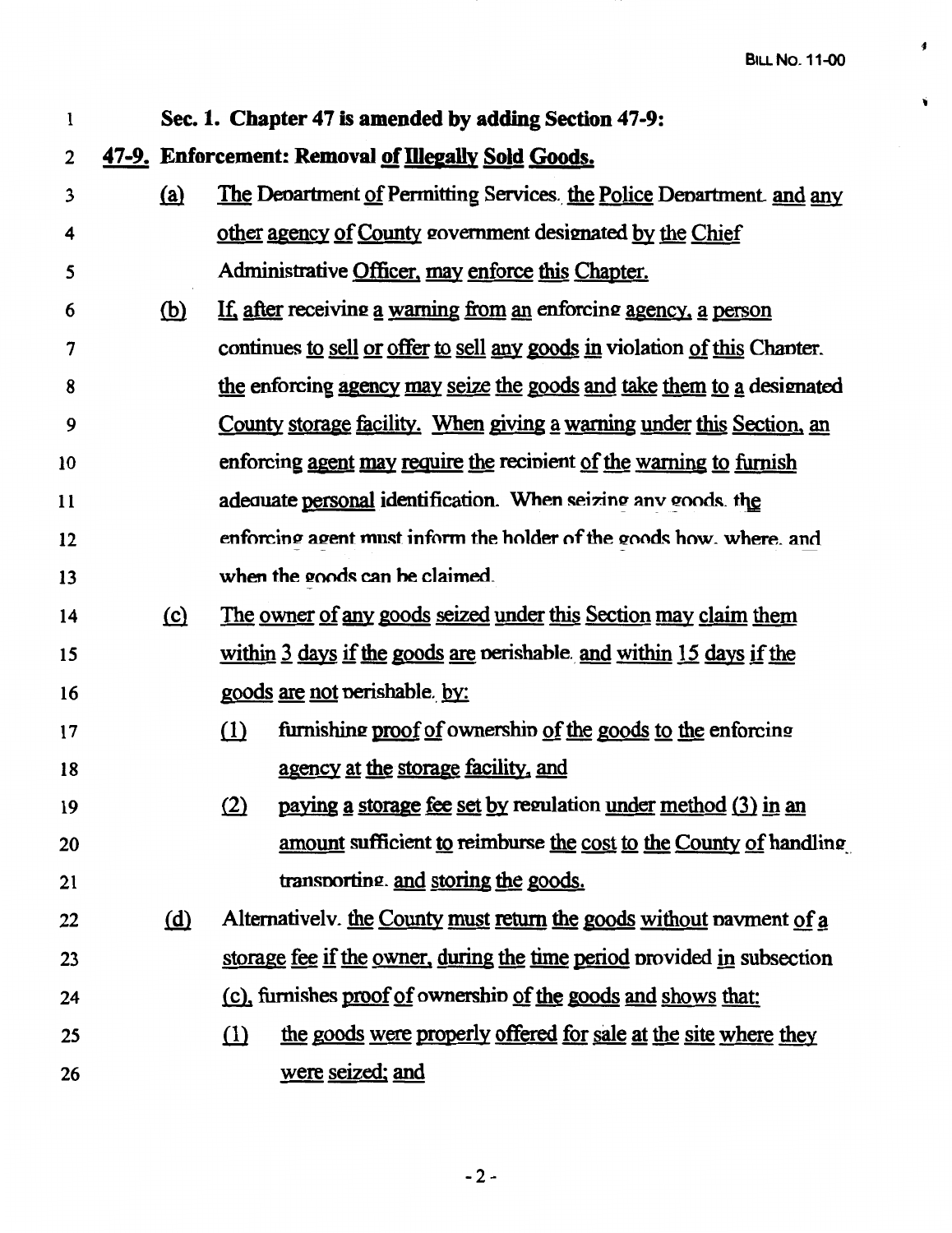| 27 |              | (2)                                                         | when the goods were seized the owner held a valid license to sell                  |
|----|--------------|-------------------------------------------------------------|------------------------------------------------------------------------------------|
| 28 |              | the goods under this Chapter.                               |                                                                                    |
| 29 | $\mathbf{E}$ |                                                             | However, the County may retain the goods if they will be needed as                 |
| 30 |              |                                                             | evidence in any hearing on an alleged violation of this Chanter                    |
| 31 |              |                                                             | involving the sale or attempted sale of the goods. In that case, the               |
| 32 |              |                                                             | owner mav reclaim the seized goods by naving the maximum fing                      |
| 33 |              |                                                             | which annlies to the alleged violation and any storage fee due.                    |
| 34 |              |                                                             | $[(e)]$ (f) Until goods seized under this Section are claimed by their owner, the  |
| 35 |              |                                                             | County must take reasonable care to protect the goods and keep them in             |
| 36 |              |                                                             | the same condition as they were when seized. However, the County is                |
| 37 |              | not responsible for spoilage of any perishable goods.       |                                                                                    |
| 38 |              |                                                             | $[(f)$ ] $(g)$ If goods seized under this Section are not claimed under subsection |
| 39 |              |                                                             | (c) or returned under subsection (d), the goods have been abandoned                |
| 40 |              | and the County may:                                         |                                                                                    |
| 41 |              | $\Omega$                                                    | sell them to any government agency or private party through an                     |
| 42 |              |                                                             | informal process specified by regulation under method (2);                         |
| 43 |              | (2)                                                         | donate the goods to any charitable organization: or                                |
| 44 |              | (3)<br>destroy the goods in any lawful manner.              |                                                                                    |
| 45 |              |                                                             | $[(g)]$ (h) The owner of any goods seized under this Section must not attempt      |
| 46 |              |                                                             | to collect any navment for the goods from the person from whom the                 |
| 47 |              |                                                             | goods were seized unless the owner had. before the goods were seized.              |
| 48 |              | reported the goods as stolen to any law enforcement agency. |                                                                                    |
| 49 | Approved:    |                                                             |                                                                                    |
|    |              |                                                             |                                                                                    |

 $50~$  M ichaeld  $\leq L$ 

 $\lambda$ 

*I* 

Michael L. Subin, President, County Council

 $6122/01)$  $\dot{\text{Date}}$